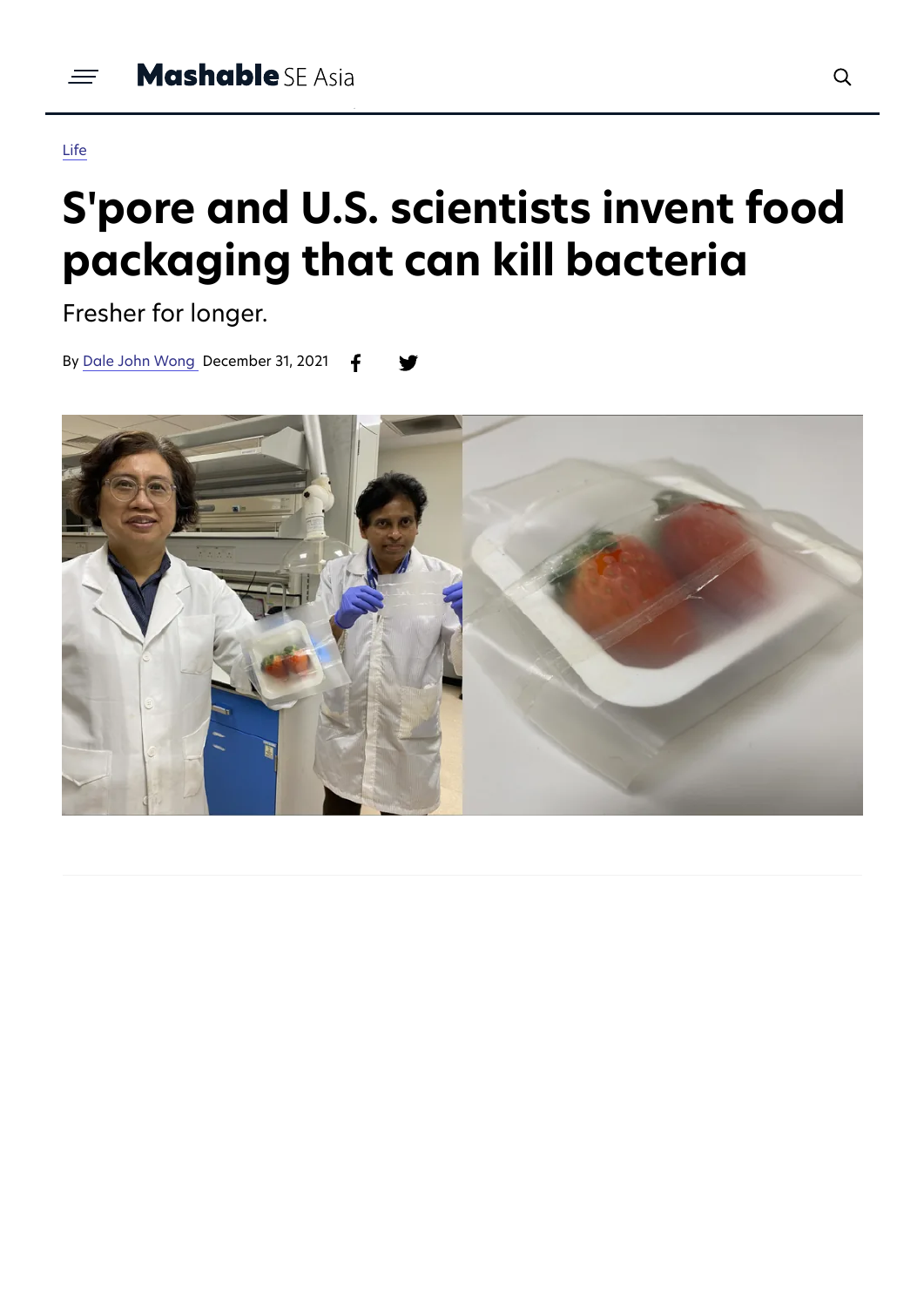

A team of scientists from Nanyang Technological University (NTU), Singapore and the Harvard T.H. Chan School of Public Health, U.S. has come up with a new type of food packaging that addresses two major concerns within today's food industry – waste and eco-friendliness.

According to a news [release](https://www.ntu.edu.sg/docs/default-source/corporate-ntu/hub-news/ntu-and-harvard-scientists-develop-sustainable-food-packaging-that-kills-harmful-microbesdaf6e3a8-07bf-4ccd-b360-c34fac7f0b6b.pdf?sfvrsn=262d8380_1) by the Singaporean institution, the newly-developed packaging is able to eliminate bacteria while also being biodegradable. All of this is thanks to the main ingredient used in the creation of the packaging – zein.

A protein derived from gluten meal, zein was combined with starch and other natural compounds, and then processed via a method called electrospinning (using electrical force to produce fibers) to produce the material for the packaging.

In lab tests, the material was found to have antimicrobial properties due to its ability to produce just enough bacteria-killing compounds to eliminate microbes such as E. coli and common fungi – typically things that cause foods to turn bad quickly.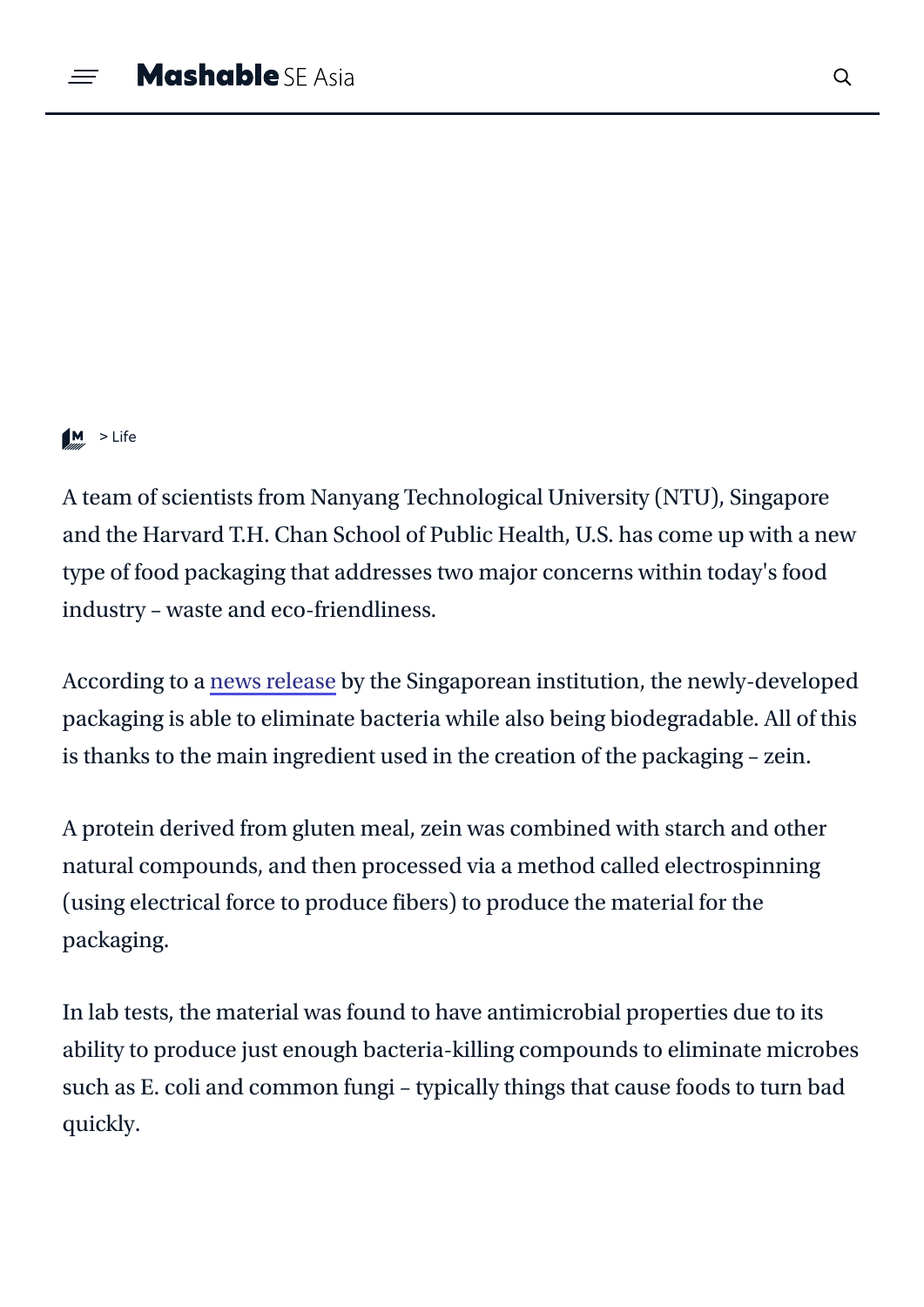## **Mashable** SF Asia



Professor Mary Chan and Dr. Suresh Kumar Raman Pillai of Nanyang Technological University posing with the newly-developed packaging. IMAGE: Nanyang Technological University (NTU)

Even more impressive was the fact that these compounds were released only when necessary – a feature that minimizes the risk of antimicrobials being ingested by consumers.

"The smart release of antimicrobials only when bacteria or high humidity is present provides protection only when needed, thus minimizing the use of chemicals and preserving the natural composition of foods packaged," said Mary Chan, the project leader and director of NTU's Center of Antimicrobial Bioengineering.

In one experiment, the team wrapped fresh strawberries in the new packaging and compared the fruits' freshness levels against strawberries packed in regular plastic boxes.

The result saw the strawberries stay fresh for seven days before developing mold, while the strawberries inside the plastic boxes went only four days before turning moldy.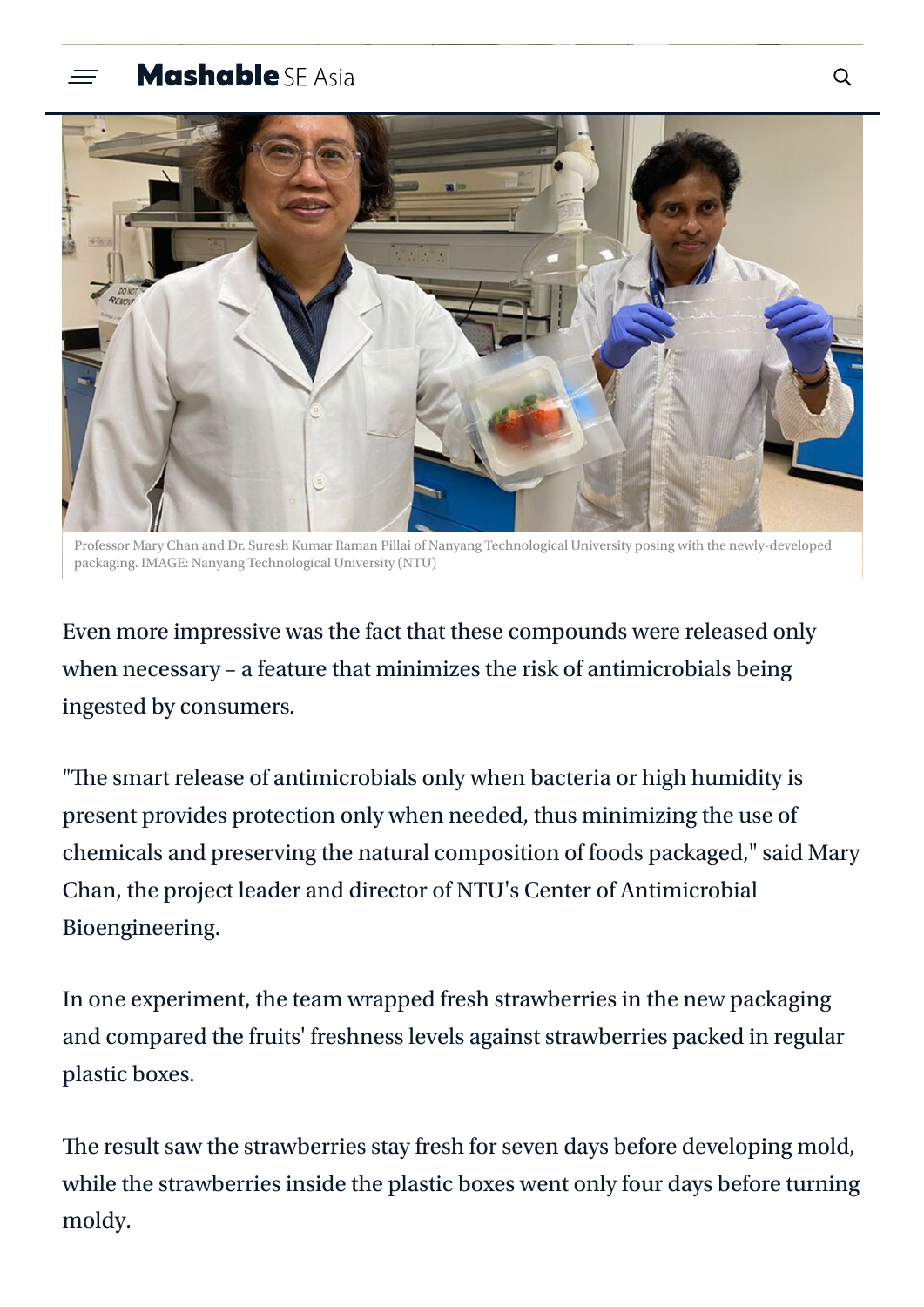While still in the development phase, the researchers behind the packaging are already excited about the potential upsides their creation could bring to the food industry.

First, the packaging directly addresses the problem of food waste, with an extra two to three days of shelf life potentially offering up the opportunity for businesses and consumers both to save plenty in terms of food and money.

Philip Demokritou, the co-lead for the project and a professor from the Harvard T.H. Chan School, said that "food safety and waste have become major societal challenges of our times, with immense public health and economic impact compromising food security."

"One of the most efficient ways to enhance food safety and reduce spoilage and waste is to develop efficient biodegradable non-toxic food packaging materials," he added.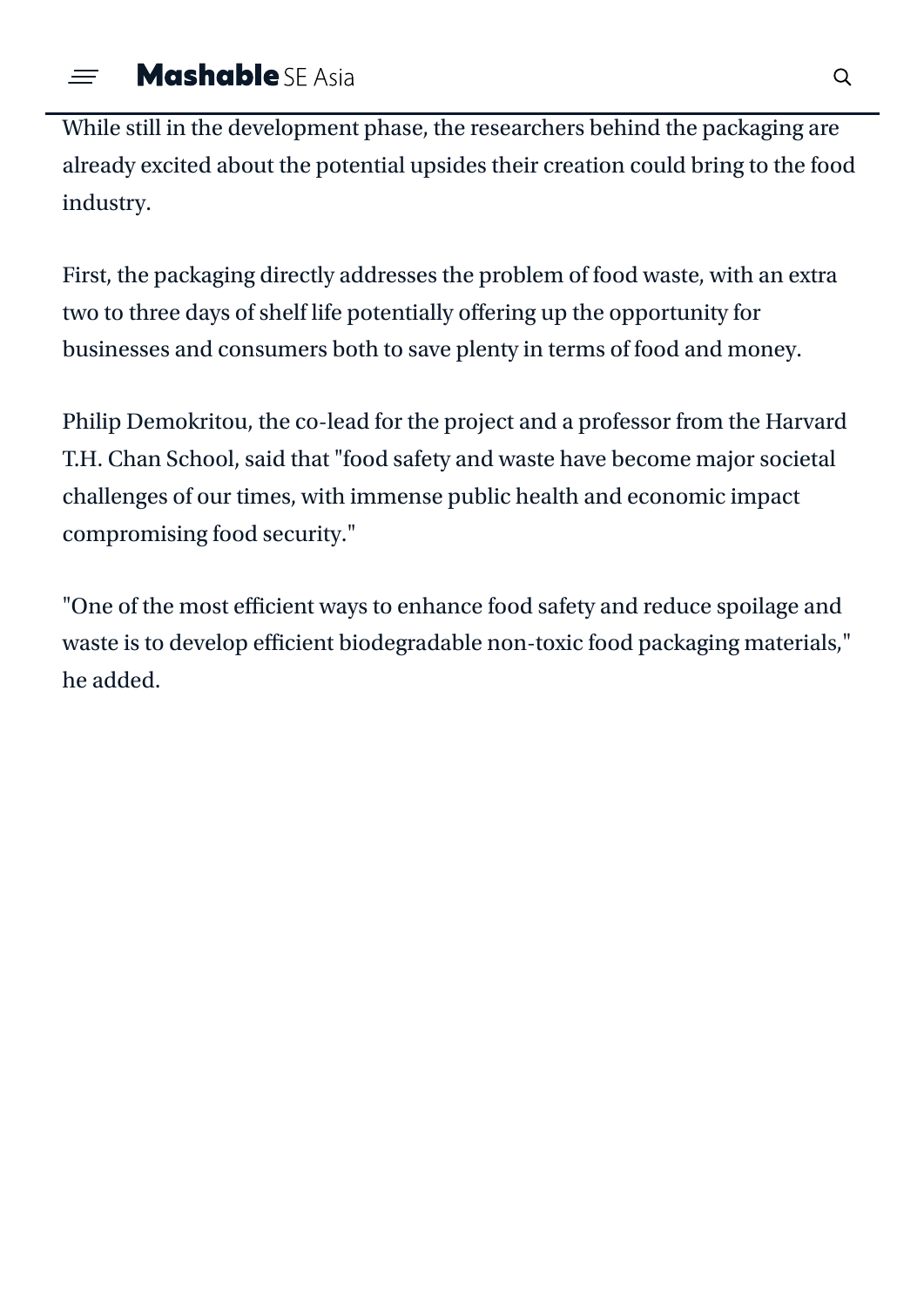## **Mashable** SF Asia



Traditional plastic packaging does little to extend the shelf life of food, and is also bad for the environment. IMAGE: The [Guardian](https://www.theguardian.com/us-news/2019/may/28/plastics-toxic-america-chemicals-packaging)

Additionally, the packaging is also being touted as a strong alternative to traditional plastic boxes, bags, and cartons due to its biodegradability – especially when used in scale.

As it stands, the world's climate and pollution problems are heavily contributed to by the consumption of fossil fuels and products derived from such sources, including plastics used to package and transport food.

According to the university's statement, 55 percent of Singapore's 1.76 million tons of domestic waste comprised of plastic, with one third of that number being food packaging.

So it's pretty obvious how using the new material could serve to alleviate the pains of food packaging today.

"The smart food package material – when scaled up – could serve as an alternative to cut down on the amount of plastic waste, as it is biodegradable,"